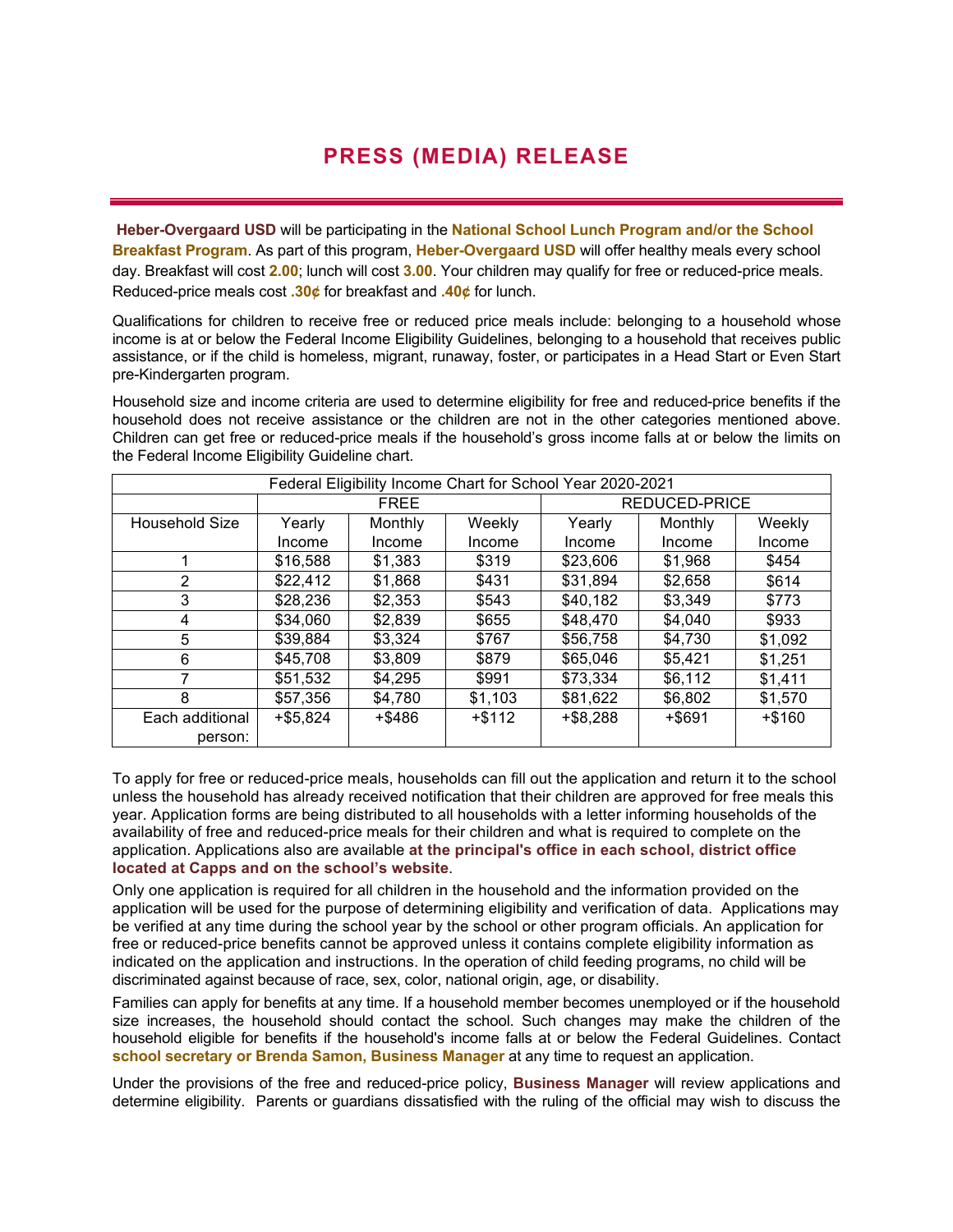decision with the determining official on an informal basis. Parents wishing to make a formal appeal for a hearing on the decision may make a request either orally or in writing to **Ron Tenney, 3375 Buckskin Canyon Rd, Heber, 928-535-4622 ext 5002**.

When known to **Heber-Overgaard USD** households will be notified of their children's eligibility for free meals if they are members of households receiving assistance from the:

- Supplemental Nutrition Assistance Program (SNAP);
- Food Distribution Program on Indian Reservations (FDPIR); or
- Temporary Assistance for Needy Families (TANF), if the State program meets Federal standards.

An application is not required for free meal benefits for Assistance Program participants and all of the children in the household are eligible for free meal benefits. **If any children were not listed on the notice of eligibility, or if a household does not receive a notice of eligibility, the household should contact the school to have free meal benefits extended to them.** Participants in the Special Supplemental Nutrition Program for Women, Infants and Children (WIC) may be eligible for free or reduced-price meals, but they will need to turn in an application including household size and total income.

When known to **Heber-Overgaard USD** households will also be notified of any child's eligibility for free meals if the individual child is considered "Other Source Categorically Eligible", because the child is categorized, as defined by law as:

- **Foster**
- Homeless,
- Migrant,
- Runaway,
- Enrolled in an eligible Head Start, or
- Enrolled in an eligible pre-kindergarten class.

If any children were not listed on the notice of eligibility, the household should contact the school about their eligibility through the list above, or should submit an income application.

Households notified of their children's eligibility must contact the school if the household chooses to decline the free meal benefits.

For more information, you may call **Brenda Samon** at **928-535-4622** or e-mail at **brenda.samon@hoschools.org**.

*The Richard B. Russell National School Lunch Act requires the information requested in order to verify your children's eligibility for free or reduced-price meals. If you do not provide the information or provide incomplete information, your children may no longer receive free or reduced-price meals.* 

*In accordance with Federal civil rights law and U.S. Department of Agriculture (USDA) civil rights regulations and policies, the USDA, its Agencies, offices, and employees, and institutions participating in or administering USDA programs are prohibited from discriminating based on race, color, national origin, sex, disability, age, or reprisal or retaliation for prior civil rights activity in any program or activity conducted or funded by USDA.*

*Persons with disabilities who require alternative means of communication for program information (e.g., Braille, large print, audiotape, American Sign Language, etc.) should contact the Agency (State or local) where they applied for benefits. Individuals who are deaf, hard of hearing or have speech disabilities may contact USDA through the Federal Relay Service at (800) 877-8339. Additionally, program information may be made available in languages other than English.*

*To file a program complaint of discrimination, complete the USDA Program Discrimination Complaint Form, AD-3027, found online at http://www.ascr.usda.gov/complaint\_filing\_cust.html, and at any USDA*